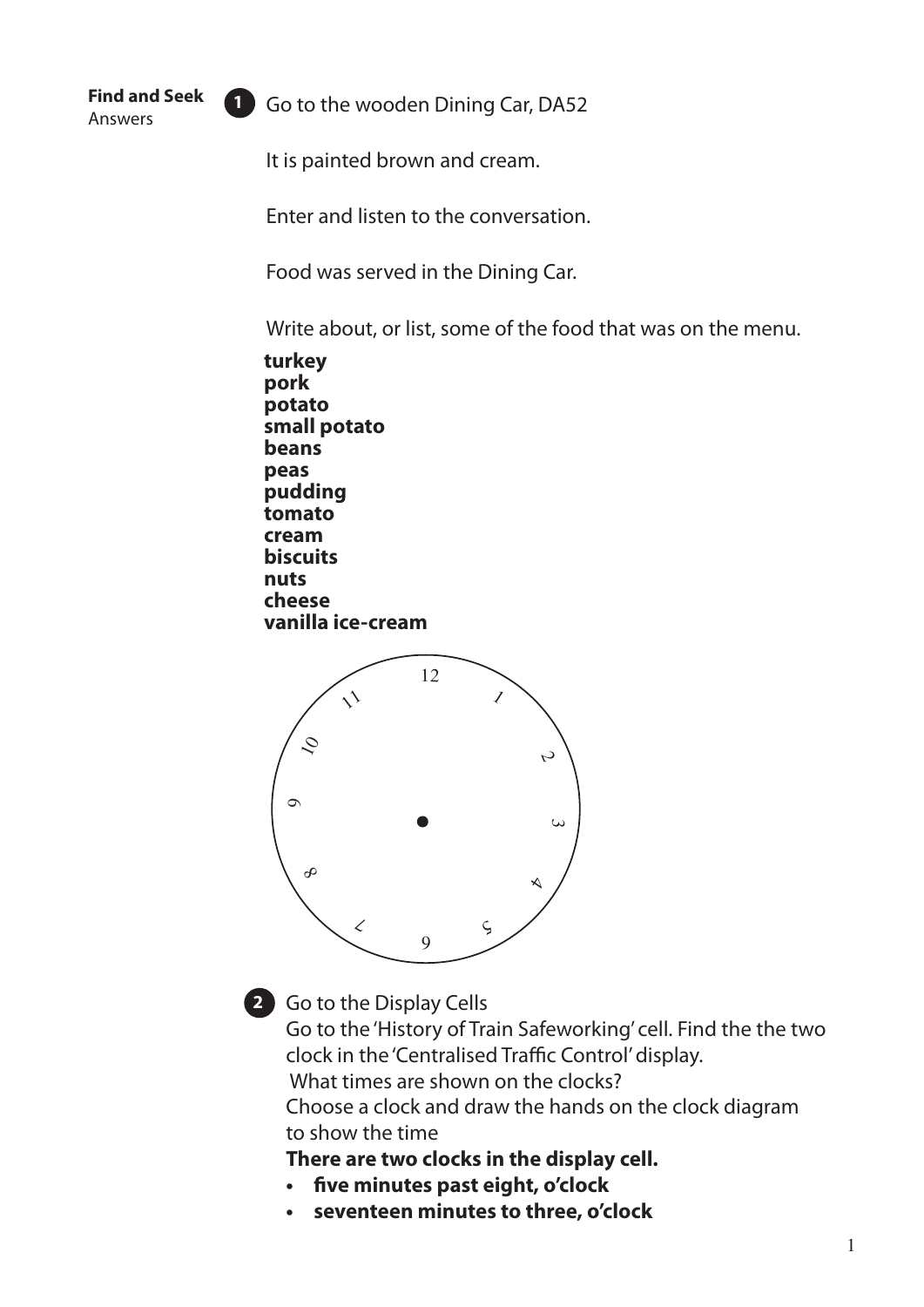

Find carriage Number 3. You may enter this carriage.

Are the seats made from wood, leather or rubber?

**Wood** 



4 Rx93 is the oldest steam locomotive in the Museum.

# The letters Rx are on the funnel.

(fill in the missing letter)



5 Go to the Brill Car 41. This car had a very loud horn, it looks like a trumpet. See if you can find it.





6 The heaviest carriage in the Museum is called the Adelaide (fill in the missing letter)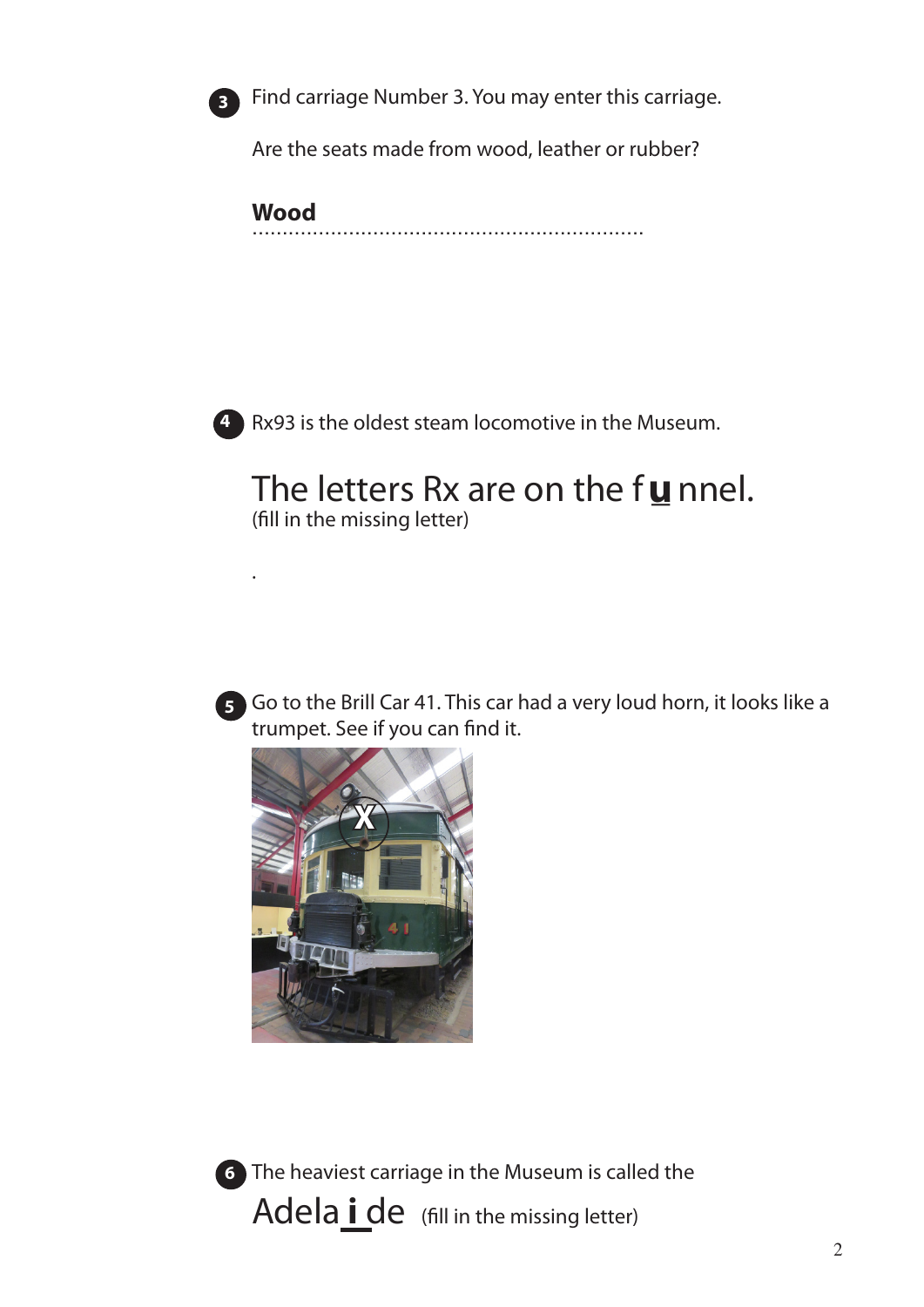

Find the locomotive called *The Overland*. It is named Tom Barr Smith.

## The locomotive number is  $5 \underline{0}$  4.

(fill in the missing number)

**8** Locomotive 504 Overland is a steam engine. The most important parts of the engine are fire, coal, and water. The coal makes smoke and is released though the funnel. Look up to the top of the locomotive, see if you can find the funnel. Mark **X** on the photo where you think is located.





Find the wooden wagon NGAS373. **9**

How much could it carry?

.......................................tons **12**